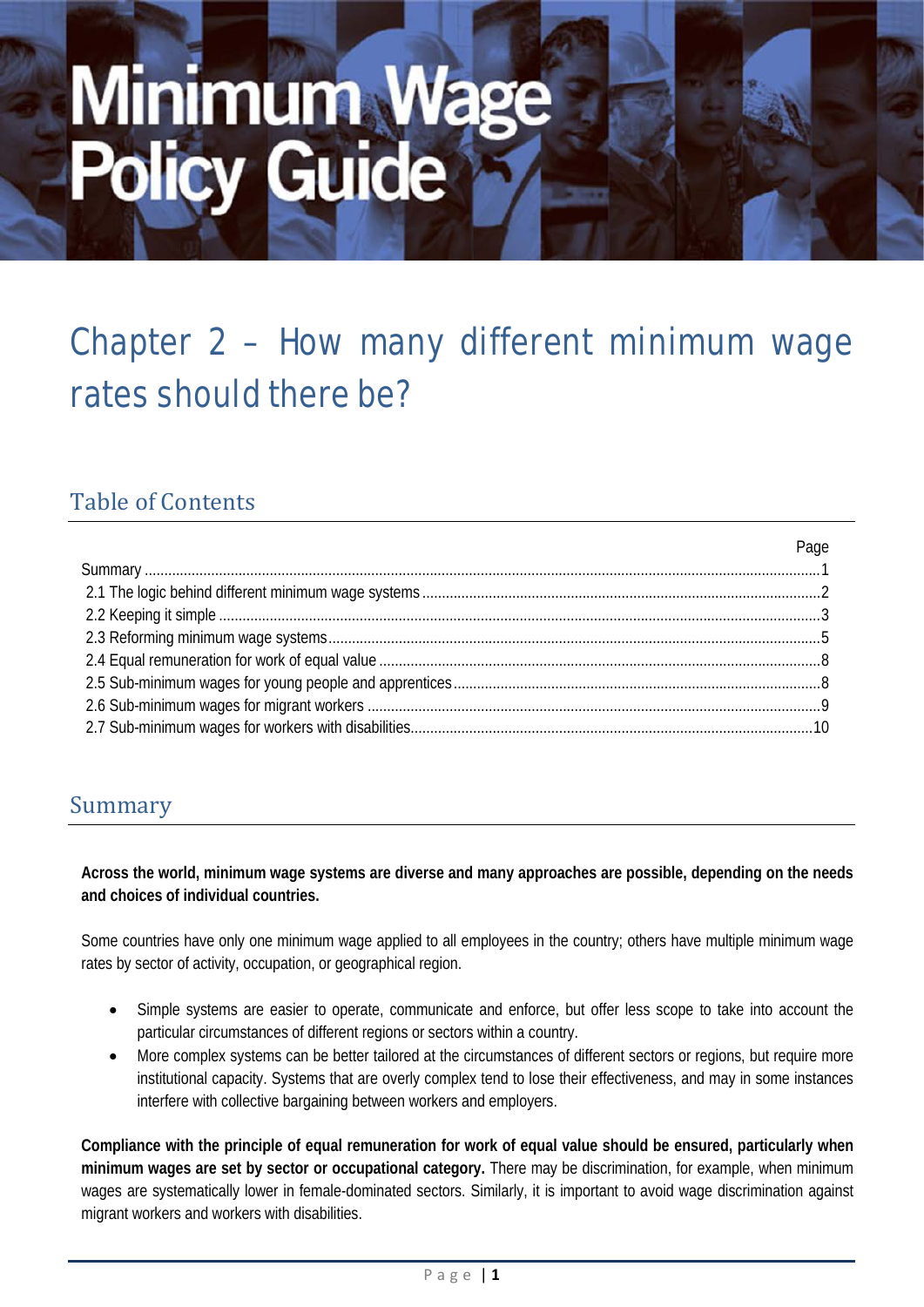There is also a link between equal pay for work of equal value and the existence in some countries of reduced minimum wages applicable to young workers below a certain age, set with a view to facilitating their entry into the labour market.

Within the specific circumstances and policy objectives of each country, it is recommended to keep minimum wages "as complex as necessary but as simple as possible", and to avoid wage differentiation between different groups of workers which is not based on objective valid reasons, such as educational objectives, work experience or skills. Minimum wage systems should also leave space for the determination of wages through collective bargaining.

# **2.1 The logic behind different minimum wage systems**

Minimum wage systems range from very simple systems, which determine a unique rate applied to the whole country, to very complex systems that determine many different rates depending on the sector of activity, occupation, geographical region and/or enterprise size, among other alternatives. Each approach has a particular logic behind it, reflecting the concerns that policy-makers had when the policy was designed.

### **National and regional rates**

**A national minimum wage – that has only one rate applicable to all the workers of a country – is based on the idea that every worker has equal rights to the same wage protection.** A single minimum wage is also linked to the idea of satisfying the needs of workers and their families, which will be the same irrespective of the sector of activity or the size of the enterprise in which they work.

However, the cost of goods and services can differ substantially between regions within the same country. Some countries may also have regional differences in the labour market, with vibrant economies and low unemployment in some parts of the country, and less dynamic areas with higher unemployment in other parts.

Some large countries, such as Brazil, the Russian Federation, or the United States combine a national minimum wage floor with the possibility to set higher regional rates.

# **Sectoral and occupational differences**

**Other minimum wage systems are structured with the objective of protecting workers through a combination of collective agreements and statutory minimum wages in low-paying sectors or activities where no collective bargaining takes place.** This usually results in a system of minimum wages by sector of activity and sometimes occupations, with many specific rates, taking into account sector-specific economic factors. This is the case for example in India with a large number of different rates for "scheduled" occupations, as well as in South Africa. In some countries, these systems are complemented by a general rate applicable to non-specified activities, such as in Costa Rica.

One challenge with complex systems is that the principle of equal pay for work of equal value should be respected (see section 2.4). For example, in cases where sectoral and/or occupational minimum wages are set lower than the national minimum wage, this could be in violation of the principles underlying the [Discrimination \(Employment and Occupation\) Convention, 1958](http://www.ilo.org/dyn/normlex/en/f?p=NORMLEXPUB:12100:0::NO:12100:P12100_INSTRUMENT_ID:312256:NO)  [\(No. 111\)](http://www.ilo.org/dyn/normlex/en/f?p=NORMLEXPUB:12100:0::NO:12100:P12100_INSTRUMENT_ID:312256:NO) .

### **Other differences**

Some systems also differentiate minimum wages for different groups of the population, or depending on the size of enterprises.

[Learn more about minimum wage rates by enterprise size:](http://www.ilo.org/global/topics/wages/minimum-wages/rates/WCMS_460928/lang--en/index.htm)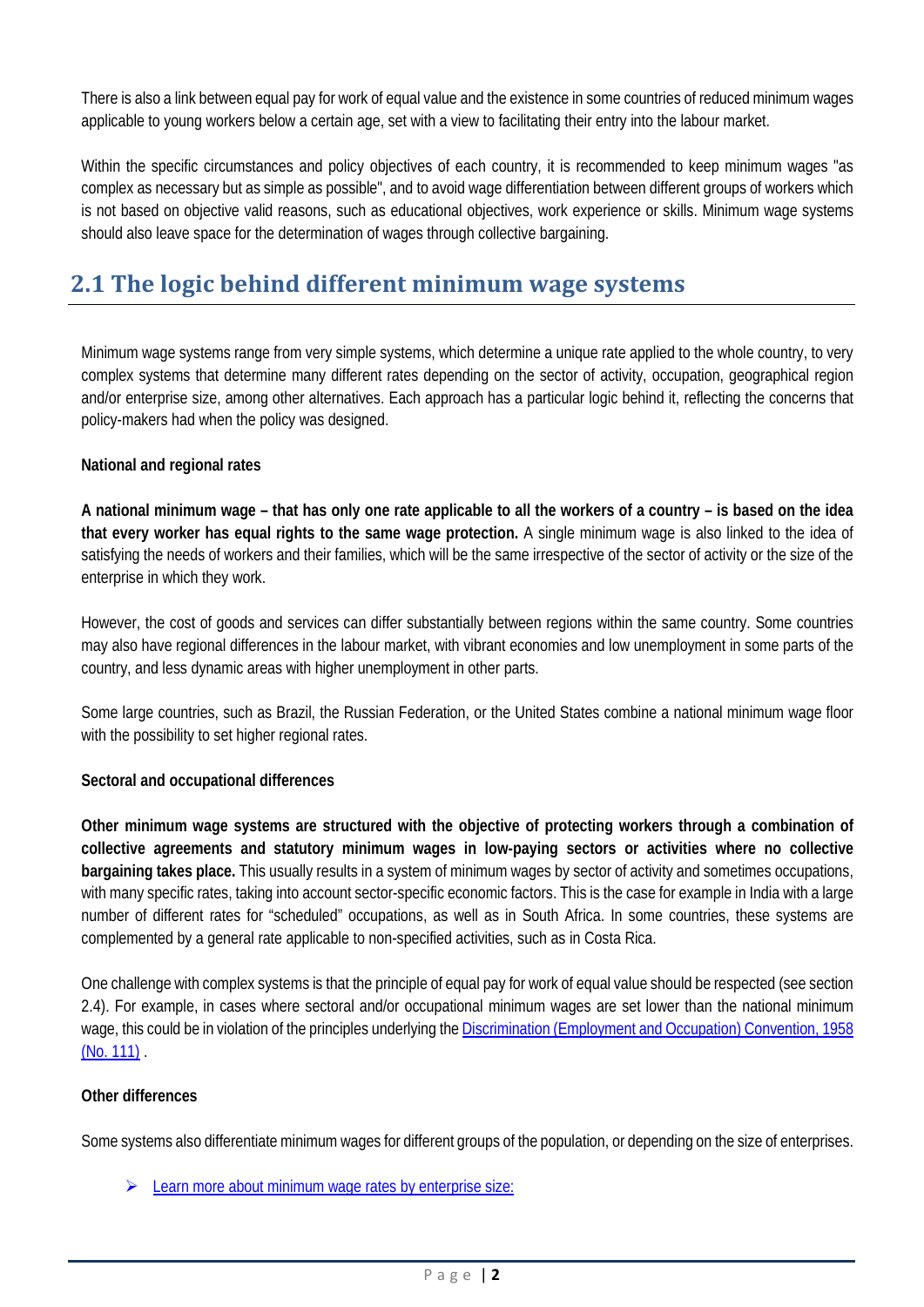Differentiation of minimum wages by enterprise size may seem attractive, but also has practical difficulties. When based on the number of employees, should an enterprise hire an additional worker, and thus move into a higher minimum wage category, this may increase its labour costs well beyond the cost of that additional worker. The employer may therefore decide to avoid hiring the new worker by either increasing overtime or opting for a precarious contractual form that would not require an official declaration of a change in enterprise size.

This could also provide an incentive for larger enterprises to create smaller satellite enterprises in order to benefit from lower minimum wages. To accommodate the potentially lower capacity of small and medium enterprises to pay and to mitigate the effect that a separate minimum wage rate might engender, some countries have instituted a gradual approach. This approach introduces a lower minimum wage initially, but gradually increases over time until it equals the general, or national, minimum wage in place.

### **Box 1.**

# **The rationale underlying each type of minimum wage system**

**National**. Every worker has the right to the same minimum wage and workers and their families all have the same needs, independently of the sector of work.

**Regional**. There are significant regional differences in the cost of living, economic development, and labour market situation within a same country.

**Sector**. Some sectors of activity have higher average productivity and "capacity to pay" than other sectors, and can afford higher minimum wages.

**Occupation**. Certain occupations may be more skilled than others and workers in these occupations have a higher level of productivity.

**Enterprise size**. Smaller enterprises may have lower productivity and subsequently a lower average capacity to pay.

**Population**. A high general minimum wages may act as a barrier to the employment of the members of some groups such as young workers, trainees, or workers with disabilities.

# **2.2 Keeping it simple**

About half of the countries implement simple national and/or regional minimum wage systems. Simple systems predominate in developed countries, Central Europe and South America.

# $\triangleright$  Learn more about simple systems.

Simple minimum wage systems aim to determine an effective wage floor. One advantage is that the determination of the initial rate and the following adjustments can be based on relatively simple aggregate information and macroeconomic data. This information can be processed and analysed by a wage-setting body, such as a national tripartite minimum wage commission, with the support of a technical secretariat that provides reports and basic statistics.

A second advantage of simple minimum wage systems is the ease with which the applicable rate(s) can be communicated and disseminated. When a country has a national minimum wage it is easier for every worker to know the prevailing rate. Dissemination is also easier when countries with national minimum wages make the adjustments regularly, such as at the same time every year.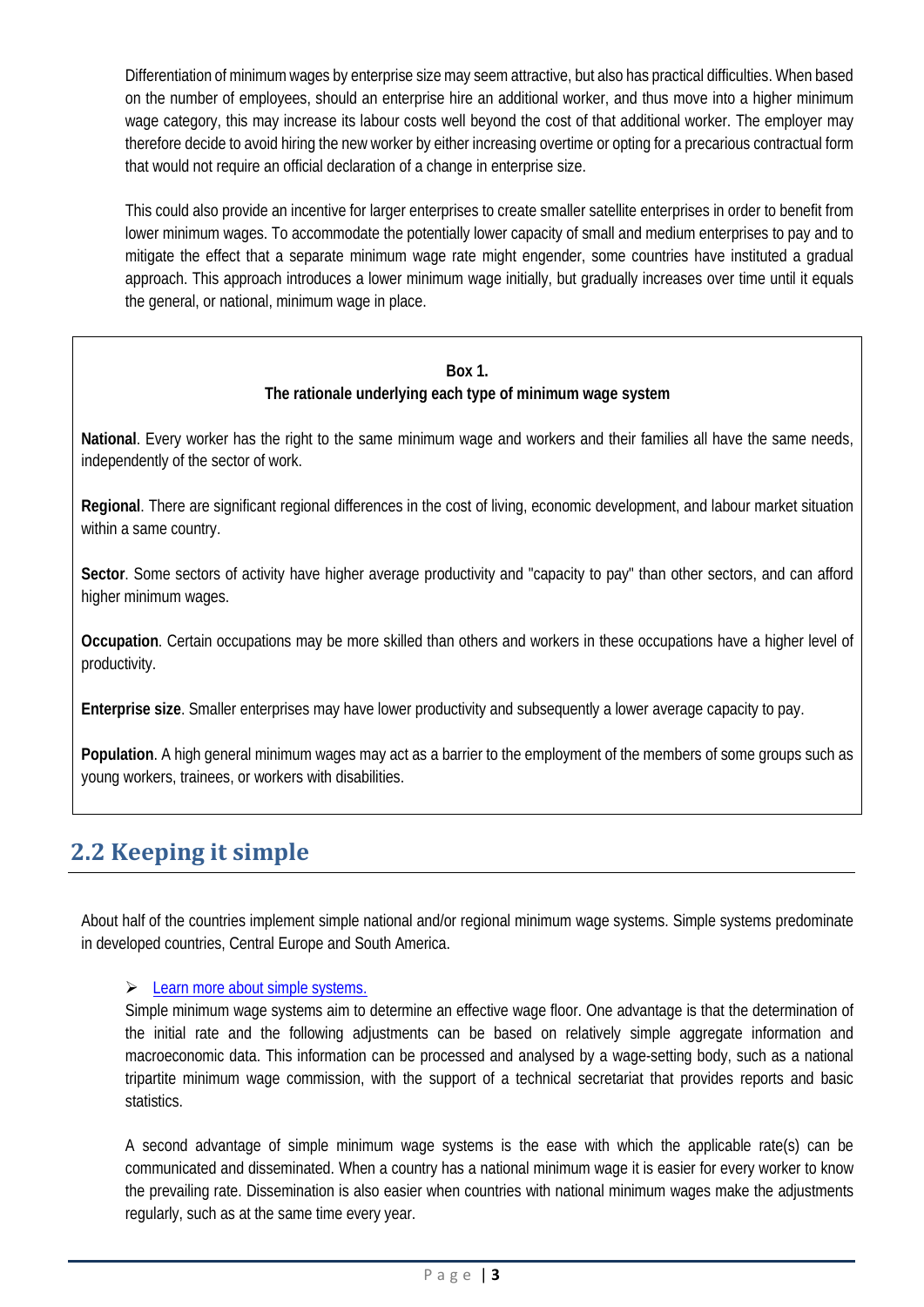Thirdly, simple minimum wage systems are also easier to monitor. Labour inspectors need only consider the wages paid in relation to time worked – and compare this value to the single minimum wage rate. Having a single minimum wage also simplifies the estimation of non-compliance through household surveys, as the single rate applies to all employees.

National minimum wages however only provide a clear reference for the lowest level of the wage scale. Complementary wage mechanisms, in particular collective bargaining, are in principle needed to determine the structure of wages of workers above the lowest level of pay. In countries with weak labour market institutions (i.e. low unionization rates and limited coverage of collective bargaining), simple minimum wage systems are sometimes perceived as insufficient to generate a fair distribution of wages.

The other half of the countries implement more complex systems with multiple rates based on region, industry and/or occupation.[1](#page-3-0) More complex systems predominate in Africa, Asia, Central America and the Caribbean.

# [Learn more about complex systems.](http://www.ilo.org/global/topics/wages/minimum-wages/rates/WCMS_460924/lang--en/index.htm)

More complex minimum wage systems set multiple wage floors. By doing so, they not only determine an absolute wage floor, but also a relative wage structure between different rates. In the absence of collective bargaining, complex systems may provide an opportunity to set higher wage floors in sectors or industries which have a higher "capacity to pay".

However, for wage commissions or wage boards, setting and adjusting such minimum wage levels requires not only information at the national level, but also more specific information relevant for the particular sectors, occupations, regions, or other subgroups. The implementation of complex minimum wage systems poses an information and communication challenge. As a result workers, employers, and even labour inspectors may not know the appropriate rate that should apply, leaving room for doubt and conflict.

Complex systems also interact with collective bargaining in different ways. Where minimum wages set a complex grid of wage rates for different industries through tripartite negotiation it may represent something of a hybrid between traditional minimum wage fixing and collective bargaining, and perhaps an intermediary step towards autonomous collective bargaining between social partners. Where collective bargaining is weak, and/or minimum wages is the only avenue for wage negotiations, minimum wages are sometimes "over-burdened" with more ambitious objectives. Taken to the extreme, such a system becomes a substitute for collective bargaining – "crowding out" and delaying its development.

Complex systems also need to be reviewed and modified occasionally. For example, systems that have detailed occupations must eliminate those that have become obsolete and incorporate others that have emerged. In some cases this revision process is too slow and the existing minimum wage systems becomes outdated.

**Whatever the system in place, attention should focus on keeping the level of complexity manageable considering the country's institutional capacity, the quality of wage statistics, and the enforcement capacity of the labour administration.**

When the level of aspired complexity exceeds a country's capacity, minimum wages are weakened as an effective instrument of social protection and wage policy.

 $\overline{a}$ 

<span id="page-3-0"></span><sup>&</sup>lt;sup>1</sup> [ILO Working Conditions Laws Report 2012, p.61](http://www.ilo.org/travail/whatwedo/publications/WCMS_235155/lang--en/index.htm)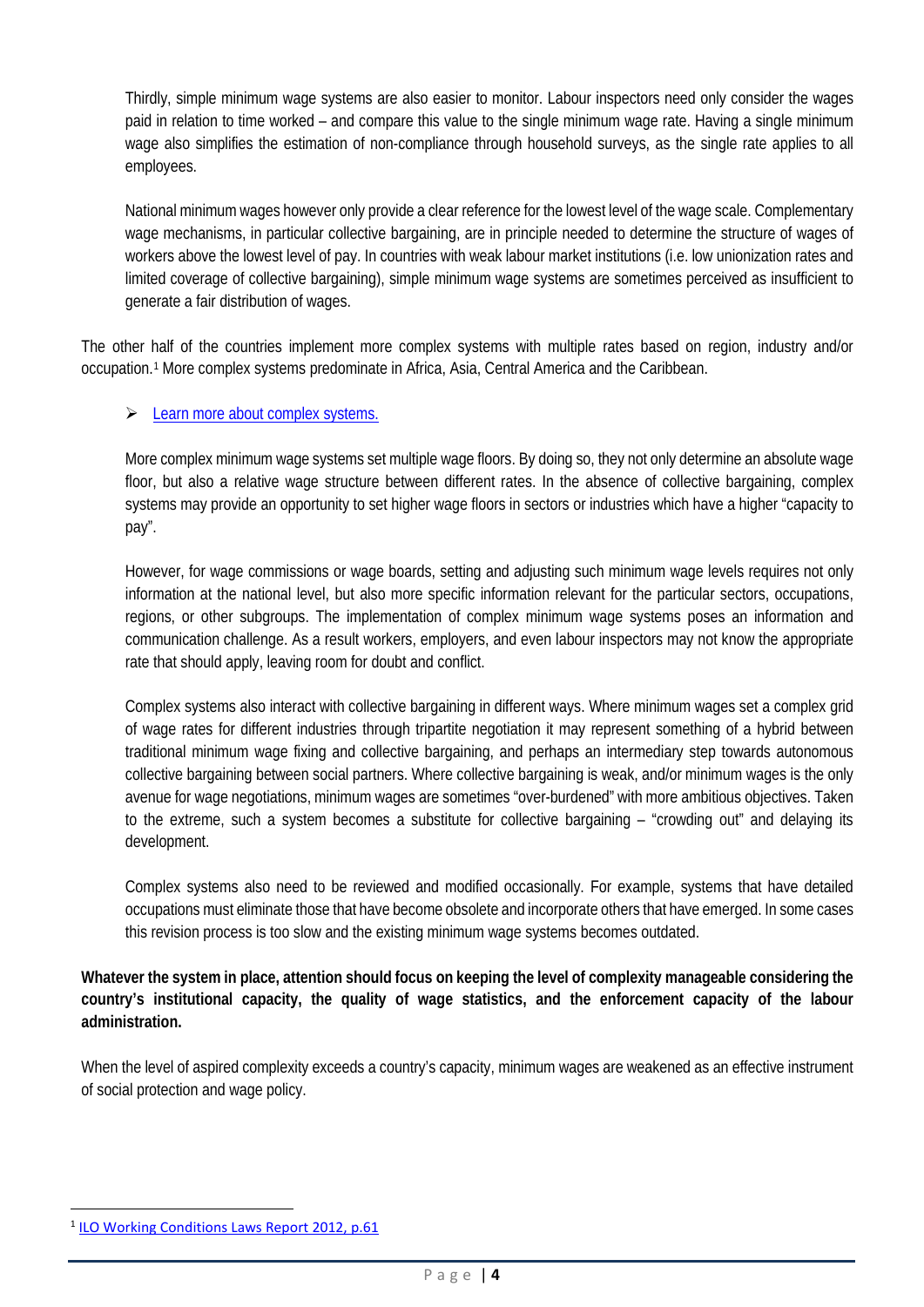One review of minimum wages in developing countries concludes for example that "it is better to design a simple system that is well understood by all, rather than trying to fully address the heterogeneous needs of the labour force".<sup>[2](#page-4-0)</sup>

Differences between complex and simple systems :

| Simple systems                                                                                                                                                                                                   | Complex systems                                                                                                                                                                                                                                                                |  |
|------------------------------------------------------------------------------------------------------------------------------------------------------------------------------------------------------------------|--------------------------------------------------------------------------------------------------------------------------------------------------------------------------------------------------------------------------------------------------------------------------------|--|
| Setting and adjusting the level:                                                                                                                                                                                 | Setting and adjusting the level:                                                                                                                                                                                                                                               |  |
| Only one (or few) level(s) to set, ignoring the<br>heterogeneity of different sectors, regions, etc.<br>Nationally representative data can inform social<br>➤<br>dialoque on the level.                          | Multiple levels to set, tailored to the individual<br>➤<br>circumstances of each sector, occupation, etc.<br>Requires data of sufficient sample size to be<br>➤<br>informative at the level of sectors and/or occupations.                                                     |  |
| Who sets it?                                                                                                                                                                                                     | Who sets it?                                                                                                                                                                                                                                                                   |  |
| One tripartite board could consider national data for one<br>national minimum wage.                                                                                                                              | If there is one tripartite board, its members need to<br>characteristics<br>all<br>understand<br>the<br>0f<br>the<br>sectors,<br>occupations, regions, etc. Alternatively, multiple boards with<br>this knowledge are required alongside a national<br>coordinating structure. |  |
| Who gets it?                                                                                                                                                                                                     | Who gets it?                                                                                                                                                                                                                                                                   |  |
| A general or national minimum wage in principle provides a<br>floor for all employees.                                                                                                                           | In spite of multiple rates, some employees in sectors or<br>occupations that are not in the list may not be entitled to a<br>minimum wage.                                                                                                                                     |  |
| How is it enforced and monitored?                                                                                                                                                                                | How is it enforced and monitored?                                                                                                                                                                                                                                              |  |
| Easier for employers and employees to know the level.<br>➤<br>Easier to communicate the level.<br>➤<br>Easy to monitor using household survey data.<br>➤<br>Easier for labour inspectors to know the level.<br>➤ | More difficult to inform the public<br>➤<br>Employers, employees, and labour inspectors need to<br>➤<br>know all of the minimum wage rates and understand<br>when and how they apply.                                                                                          |  |
| How does it interact with collective bargaining?                                                                                                                                                                 | How does it interact with collective bargaining?                                                                                                                                                                                                                               |  |
| Minimum wages provide a wage floor for the lowest paid,<br>and collective bargaining determines wages for those above<br>the minimum.                                                                            | Sectoral rates can complement or stimulate collective<br>bargaining, when they are set in parts of the economy where<br>social partners are weak. However, if the system is too<br>complex it may interfere with collective bargaining.                                        |  |

# **2.3 Reforming minimum wage systems**

**.** 

Simple and complex minimum wage systems are not good or bad per se. Their evaluation will depend on how effective they are in practice and if they serve their original purpose. Complexity may work well is some countries – usually those with strong social partners and public institutions – and less so in other countries.

Minimum wage systems often evolve and change over time. Some minimum wage systems have become more complex, difficult to manage and less effective as a basic floor of protection. These considerations have sometimes led countries to simplify their minimum wage system.

<span id="page-4-0"></span><sup>&</sup>lt;sup>2</sup> Cunningham, W. 2007. Minimum wages and social policy: Lessons from developing countries (Washington, DC, World Bank)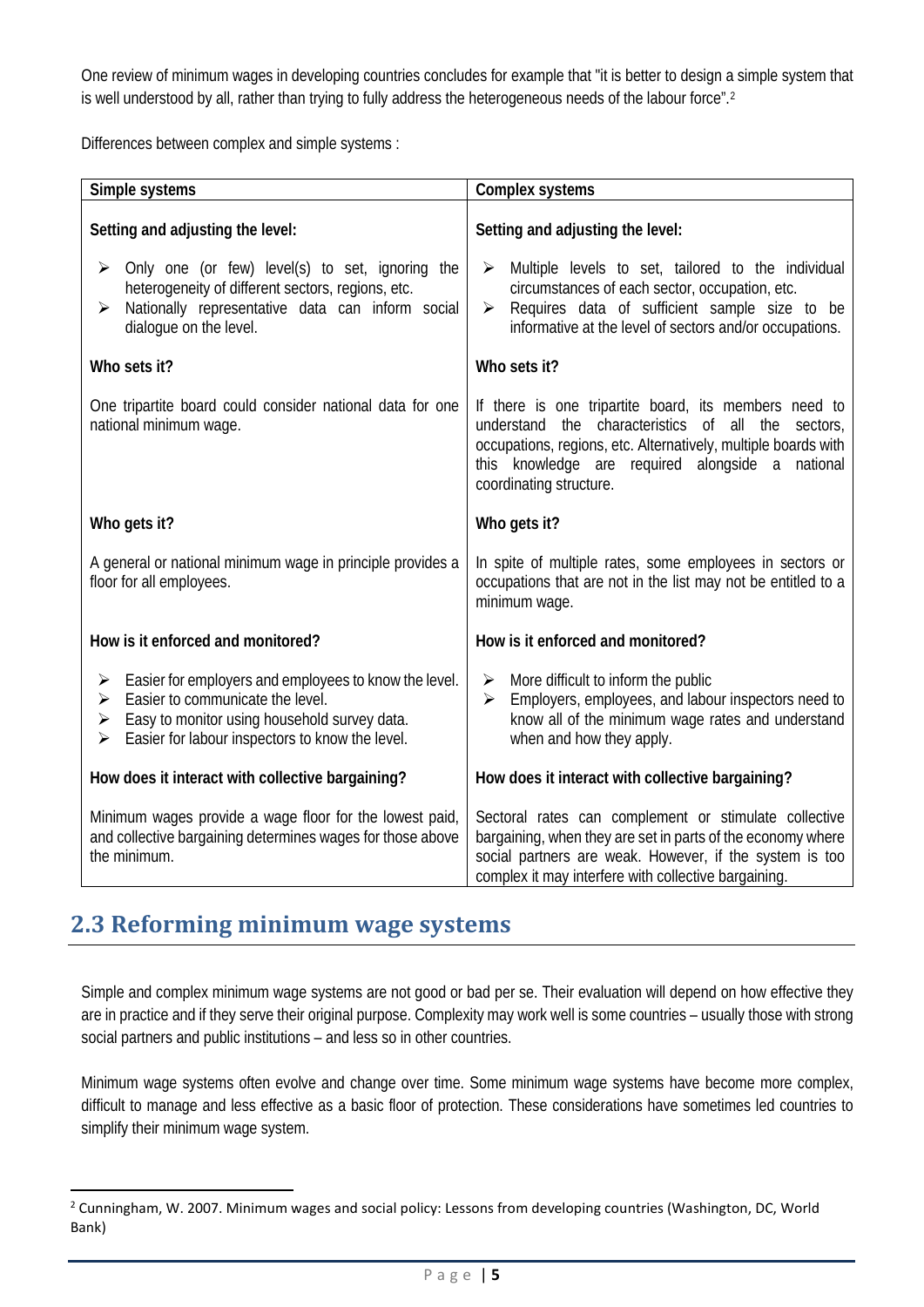Before embarking on this path however, policy-makers should carefully consider the potential consequences. Whatever its limitations, an existing minimum wage system may play an important wage-setting role for a significant proportion of the labour force. Abruptly dismantling a complex system - to replace it by a more simple system - may produce an unwanted vacuum, especially when collective bargaining is weak.

Therefore, a gradual approach to change may be less unsettling. **A central element of reform process is consultation with the social partners** – not only are they the most knowledgeable about these issues, but they are also the key actors in implementing the changes. Their involvement in the process of change not only increases their ownership of the result, but also helps lead to a more effective minimum wage system.

The following examples illustrate the evolution of some minimum wage systems, in one direction or another.

Examples:

 $\triangleright$  Brazil – [from regional, to national, to a combination of national and regional rates](http://www.ilo.org/global/topics/wages/minimum-wages/rates/WCMS_459960/lang--en/index.htm)

When Brazil introduced the minimum wage in 1940, there were 14 different levels by region. These different rates attempted to take into account the significant differences in the cost of living among regions, as well as differences in the levels of economic development and the labour market. By 1963 the number of regional minimum wages had increased to 39.

After that, it was felt that every worker in Brazil should have the same minimum wage protection. As this perspective prevailed, the process went into reverse, with a progressive consolidation towards a smaller number of rates. By 1984 Brazil had only one national minimum wage. However, this level turned out to be low in the more developed south east of the country, while it was high in relation to average wages in north-eastern regions.

For this reason, since 2000, each state has been allowed to autonomously determine its own minimum wage above the national level, with the obligation to comply with the fiscal responsibility law. The fiscal responsibility law, introduced in 2000, aimed at guiding authorities (federal, regional and municipal) to apply cautious fiscal policies. While very few states adopted this alternative (only five in 2015), all those that did are located in the more developed south east, where the most dynamic industries and highest salaries are located. The difference between the lowest regional rate and the national minimum wage ranges from 12 per cent higher than the national minimum wage in Sao Paulo to 35 per cent higher in Paraná.

Regional minimum wages also establish various rates by category. For example, in Paraná there are four different rates for agricultural and livestock activities, services and trade, industrial production and semi-skilled technical workers; in Río de Janeiro there are nine levels; in Río Grande four; and in Sao Paulo three.

# $\triangleright$  Costa Rica – from 520 to 23 rates

Costa Rica introduced minimum wages in 1933, establishing a minimum wage per day, which developed at the cantonal level and later at provincial level. The system was structured by sector of activity and occupation, but also included differences by region, enterprise size (determined by amount of sales) and skill level. Despite some initial simplification in the 1960s, the minimum wage system tended to cover as many occupations as possible with specific minimum wages. The 1987 wage decree included 520 specific minimum wages.

The minimum wage system became increasingly difficult to manage. The National Wage Council therefore started a simplification process merging similar occupations and by 1992 it was reduced to 72 minimum wages. The simplification process continued and by 1997 the sectoral dimension had been eliminated and the system was based mainly on skill level and some specific occupations (like domestic work). The number of rates was reduced to 23.

The core of the system now consists of minimum wages established for unskilled, semi-skilled, skilled and specialized workers, plus five additional rates depending on educational level. The minimum wage which applies to unskilled workers not covered by any other specific rate is known as the salario minimo minimorum and serves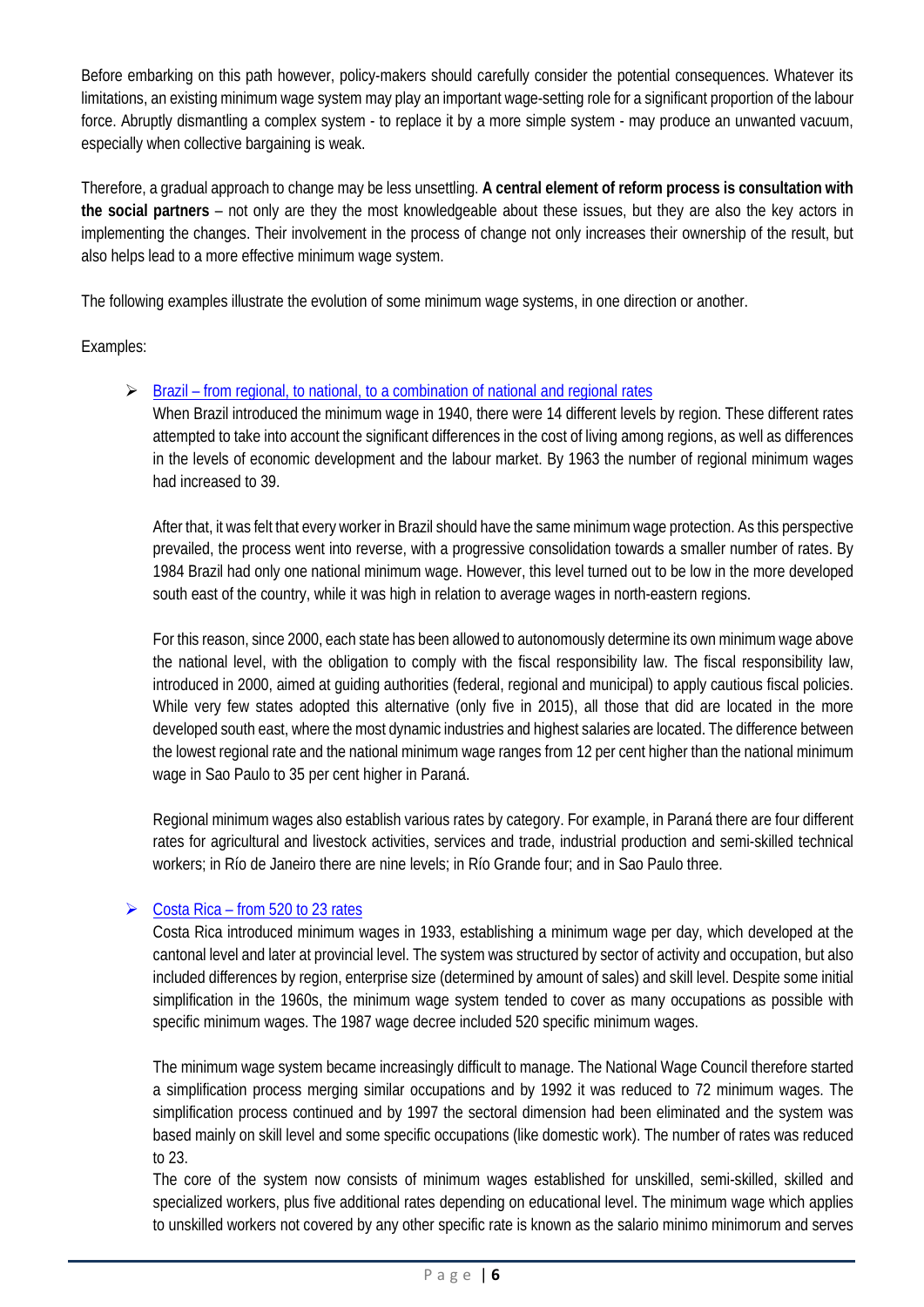as the wage floor, below which no wage can be set with the exception of domestic work which has a separate, and lower, occupational minimum wage.

The remaining degree of detail provided by the minimum wage system both highlights and partially compensates for the weakness of labour institutions, with a low level of unionization in the private sector and a very limited coverage of collective bargaining.

Costa Rica: for the historical reference, see Rojas and Murillo (1997) "Minimum wage fixing in Costa Rica", labour law and labour relations briefing note nº 10, ILO, Geneva. For the present system, see Trejos (2014) "Costa Rica: un esfuerzo para mejorar la aplicación de los salaries mínimos", in Marinakis (2014) Incumplimiento con el salario mínimo en América Latina, ILO, Santiago

# $\triangleright$  Ireland – combining sectoral and national rates

Ireland introduced minimum wages at the beginning of the 20th century through the establishment of Joint Labour Committees (JLCs). These are "statutory bodies that set minimum pay and conditions of employment in low-paid employments where collective bargaining is poorly developed". The JLCs issue establishment orders which state the minimum pay and conditions of employment.

Apart from the agricultural sector, all JLCs regulate a sub-sector or particular occupation (contract cleaning, law clerks, hair-dressing...) and cover between 9% and 25% of total employment. They comprise between six and 15 representative employer and worker organizations (in equal proportion) and fewer independent members. The number of JLCs has varied over time, settling at 10 by 2013.

In 2000, a national minimum wage was introduced, which extended minimum wage protection to all employees (as opposed to only those included under collective bargaining and JLCs), but also threw into doubt the relevance of the JLC system. To evaluate its relevance, the Labour Relations Commission was tasked with commissioning a review in 2005, and recommended that the JLCs be retained, albeit subject to a review and possible rationalisation. Partly because the JLCs regulated more than minimum wages, workers might lose other entitlements & protections (overtime, shift allowances, pensions, sick pay) if the JLCs were eliminated.

The simplification of the existing JLCs underwent a consultative process, including submissions from social partners: the final results were published in a report submitted to the Labour Court. The review process resulted in the abolition of two JLCs and amendments to the establishment orders issued by the eight remaining JLCs. The final result is a system that provides a basic safety net for all workers and JLCs that regulate specific terms and conditions of work for individual sub-sectors.

Ireland: O'Sullivan, M. and Wallace, J. (2011) 'Minimum labour standards in a social partnership system: the persistence of the Irish variant of Wages Councils' in Industrial Relations Journal, Vol. 42, No. 1, pp. 18-35.

Ibid. The authors state: "The wide disparity in these figures is reflective of the unsatisfactory situation that precise data are not available on the current number of workers covered by the JLC system, and no one has responsibility for providing coverage data."

--- Industrial Relations Act 2012. Review of Joint Labour Committees. Commissioned by the Labour Court. Section 11 Industrial Relations Act 2011. Conducted by Janet Hughes. April 2013.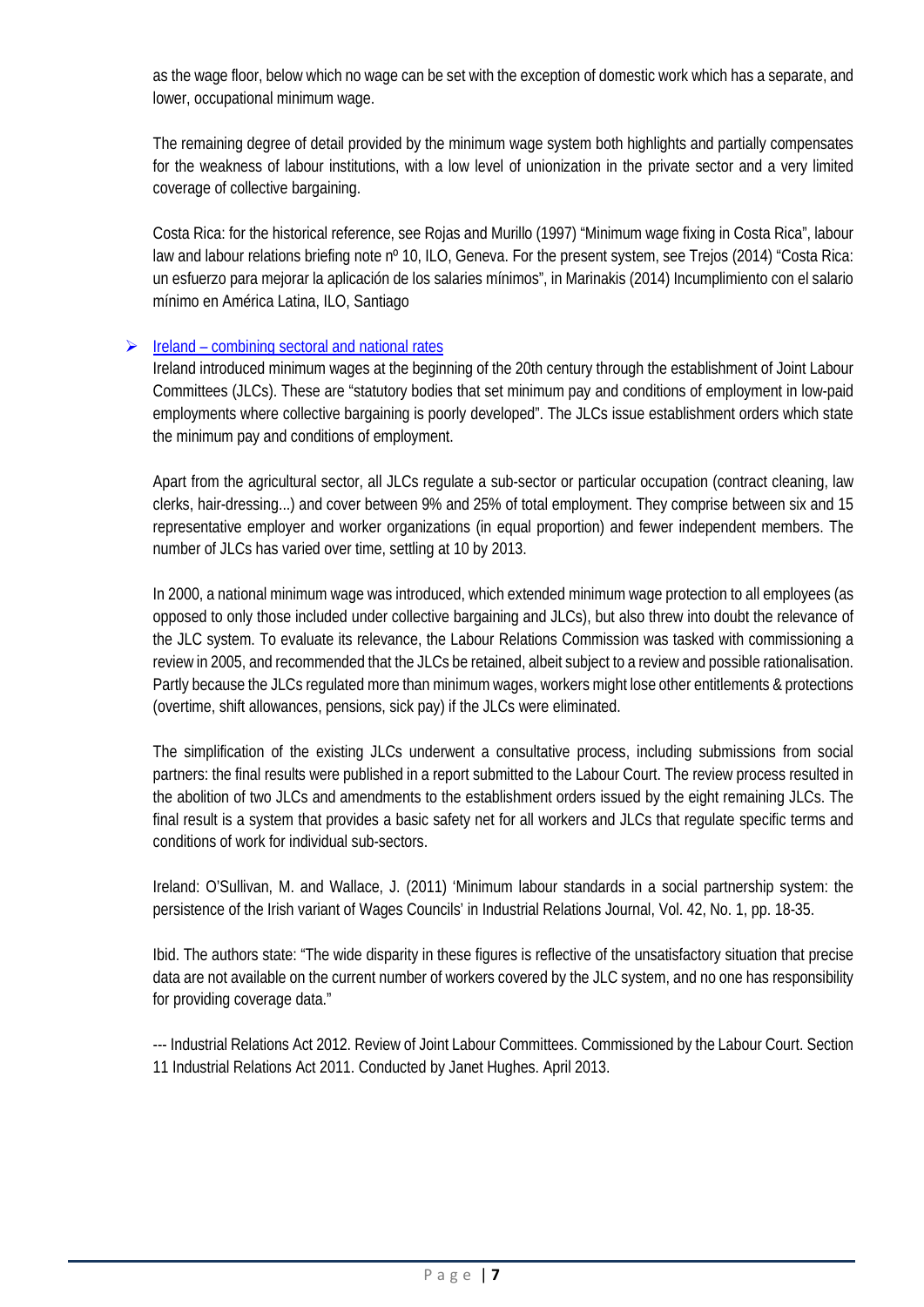Some countries set lower minimum wage rates for some groups of workers, such as young workers or persons with disabilities. Different minimum wages by sector or occupation can also result, indirectly, in lower minimum wages for workers with different characteristics, for example when rates are lower in occupation or sectors where women or migrant workers predominate.

# **When setting different minimum wages, the principle of equal remuneration for work of equal value should be respected.**

Th[e Equal Remuneration Convention, 1951 \(No. 100\)](http://www.ilo.org/dyn/normlex/en/f?p=NORMLEXPUB:12100:0::NO:12100:P12100_INSTRUMENT_ID:312245:NO) states the principle of equal remuneration for men and women workers for work of equal value. Paragraph 2(a) of th[e Equal Remuneration Recommendation, 1951 \(No. 90\)](http://www.ilo.org/dyn/normlex/en/f?p=NORMLEXPUB:12100:0::NO:12100:P12100_INSTRUMENT_ID:312235:NO) , calls for the application, as rapidly as practicable, of this principle in establishing minimum or other wage rates in industries and services where such rates are determined under public authority.

[Convention No. 111 is](http://www.ilo.org/dyn/normlex/en/f?p=NORMLEXPUB:12100:0::NO:12100:P12100_INSTRUMENT_ID:312256:NO) broader in scope and aims to eliminate all discrimination in respect of employment and occupation, whether based on sex, race, colour, religion, political opinion, national extraction or social origin, or any other criterion determined by States parties to the Convention.

# **Equal pay for work of equal value**

**The principle of equal remuneration for work of equal value, as set out in the Preamble to the ILO Constitution, is not the same as equal pay for equal work.** Equal pay for equal work limits the application of the equal pay principle to work undertaken by two individuals in the same area of activity and in the same enterprise.

The concept of equal remuneration for work of equal value is broader and encompasses cases where men and women do different work. In order to determine whether different types of work have the same value, they can be assessed through a job evaluation method (see the ILO Equal Pay – [An introductory guide](http://www.ilo.org/global/publications/WCMS_216695/lang--en/index.htm) for a detailed description).

For example, some of the jobs that have been compared in the context of evaluating equal pay for work of equal value include: caterers and cleaners (mostly women) with gardeners and drivers (mostly men); social affairs managers (mostly women) with engineers (mostly men); and flight attendants (mostly women) with pilots and mechanics (mostly men).

**Minimum wages in sectors or occupations where women predominate are often lower than those of men. This can partly be explained by their lack of representation in bargaining processes, but also by societal norms and the tendency to undervalue women's work.**[3](#page-7-0)

# **2.5 Sub-minimum wages for young people and apprentices**

# **Young people**

 $\overline{a}$ 

A number of countries have adopted reduced minimum wages applicable to young workers below a certain age, or multiple sub-minimum wage rates for young people of differing ages. Such lower rates are generally set with a view to facilitate their entry into the labour market.

Critics of sub-minimum wages have been mainly concerned about the possible discrimination against young people, who are not systematically of lower productivity.

<span id="page-7-0"></span><sup>&</sup>lt;sup>3</sup> [ILO General Survey on minimum wage systems](http://www.ilo.org/global/standards/WCMS_235303/lang--en/index.htm) (2014)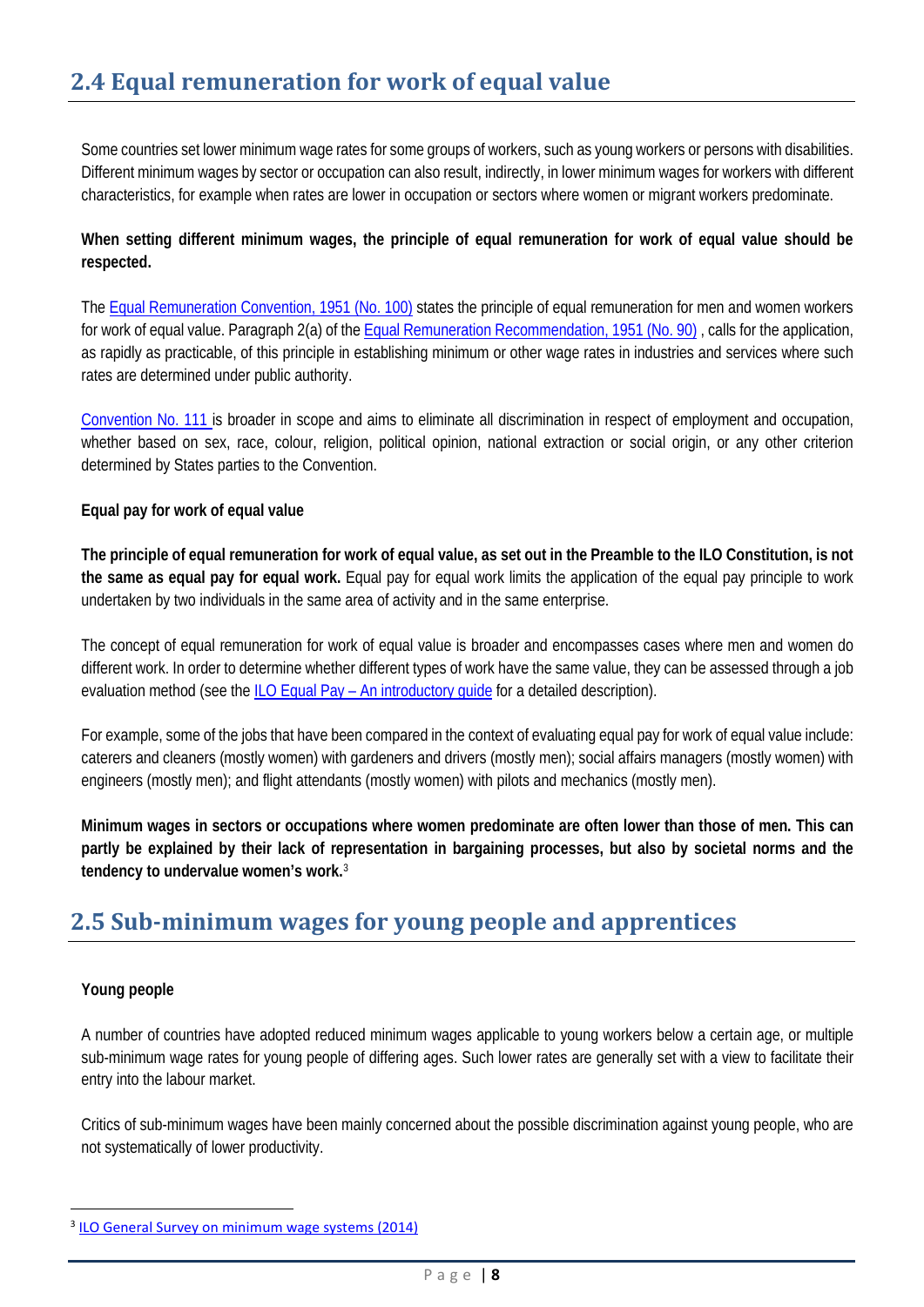This may explain why a significant number of countries have recently removed, or restricted in scope, provisions fixing lower minimum wages for young workers. In Slovenia, for example, this reform was adopted under the legislation on equality of treatment and the protection against discrimination.[4](#page-8-0)

### **Probationary periods and apprentices or trainees**

Various countries have established a reduced minimum wage for the probationary period following a worker's recruitment. This can be done in place of differentiated minimum wage rates for young workers, in order to account for the potentially lower productivity of new workers in a job. Accordingly, the lower minimum wage applies for a limited period of time, for all workers, irrespective of age.

Other countries set minimum wages for apprentices. The justification here is tied to both the lack of experience - and hence lower productivity - and the fact that training will be received in exchange for the lower wage. In such schemes, persons covered by apprenticeship or traineeship contracts can only be paid at a differentiated rate when they receive actual training during working hours.

In practice, the use of differentiated rates for apprentices or trainees varies from country to country. In some, apprentices are entitled to the full minimum wage. In others, apprentices have the right to earn the full minimum wage after a certain period. In many countries however, national legislation provides for apprentices to be paid a specific remuneration or indemnity. This is often expressed as a percentage of the applicable minimum wage, for instance, 90 per cent in Bulgaria, 60 per cent in Paraguay and 7[5](#page-8-1) per cent in the Philippines.<sup>5</sup>

# **2.6 Sub-minimum wages for migrant workers**

Certain countries have separate minimum wage rates for migrant workers. In some cases, these sub-minimum wage rates are justified on the basis of payments received in kind – particularly in the domestic work sector (see chapter on [domestic work](http://www.ilo.org/global/topics/wages/minimum-wages/domestic-workers/lang--en/index.htm) and [in-kind payments\)](http://www.ilo.org/global/topics/wages/minimum-wages/definition/WCMS_439068/lang--en/index.htm).

In other cases, while a separate minimum wage may not be explicitly set for migrant workers, migrants may be considerably over-represented in sectors with the lowest minimum wages. In both instances, there are concerns surrounding potential violation of the principle of equal pay for work of equal value.

Article 25.1 of the [International Convention on the Protection of the Rights of All Migrant Workers and Members of Their](http://www2.ohchr.org/english/bodies/cmw/cmw.htm)  [Families,](http://www2.ohchr.org/english/bodies/cmw/cmw.htm) adopted by the General Assembly of the United Nations, recognizes the right of all migrant workers to enjoy treatment not less favourable than that which applies to nationals of the State of employment in respect of remuneration.

The [ILO Multilateral Framework on Labour Migration, 2006,](http://www.ilo.org/asia/whatwedo/publications/WCMS_146243/lang--en/index.htm) confirms that all international labour standards apply to migrant workers, unless stated otherwise, and makes explicit reference to [Convention No. 131.](http://www.ilo.org/dyn/normlex/en/f?p=NORMLEXPUB:12100:0::NO:12100:P12100_INSTRUMENT_ID:312276:NO) Moreover, under Article 6 of the [Migration for Employment Convention \(Revised\), 1949 \(No. 97\)](http://www.ilo.org/dyn/normlex/en/f?p=NORMLEXPUB:12100:0::NO:12100:P12100_INSTRUMENT_ID:312242:NO) , the 315 countries that ratify the Convention must apply treatment to migrants lawfully within their territory that is no less favourable than that which they apply to their own nationals regarding remuneration, in so far as such matters are regulated by law or regulations, or are subject to the control of administrative authorities.<sup>[6](#page-8-2)</sup> (For more information, see the [General Survey on minimum wage systems](http://www.ilo.org/global/standards/WCMS_235303/lang--en/index.htm) (2014), chapter 4, section 5.4.)

 $\overline{a}$ 

<span id="page-8-0"></span><sup>4</sup> ILO General Survey on minimum wage systems (2014)

<span id="page-8-1"></span><sup>5</sup> For more information, see the General Survey on minimum wage systems (2014), chapter 4, section 5.3.

<span id="page-8-2"></span><sup>&</sup>lt;sup>6</sup> IL[O General Survey on minimum wage systems](http://www.ilo.org/wcmsp5/groups/public/---ed_norm/---relconf/documents/meetingdocument/wcms_235287.pdf) (2014), pp. 95-96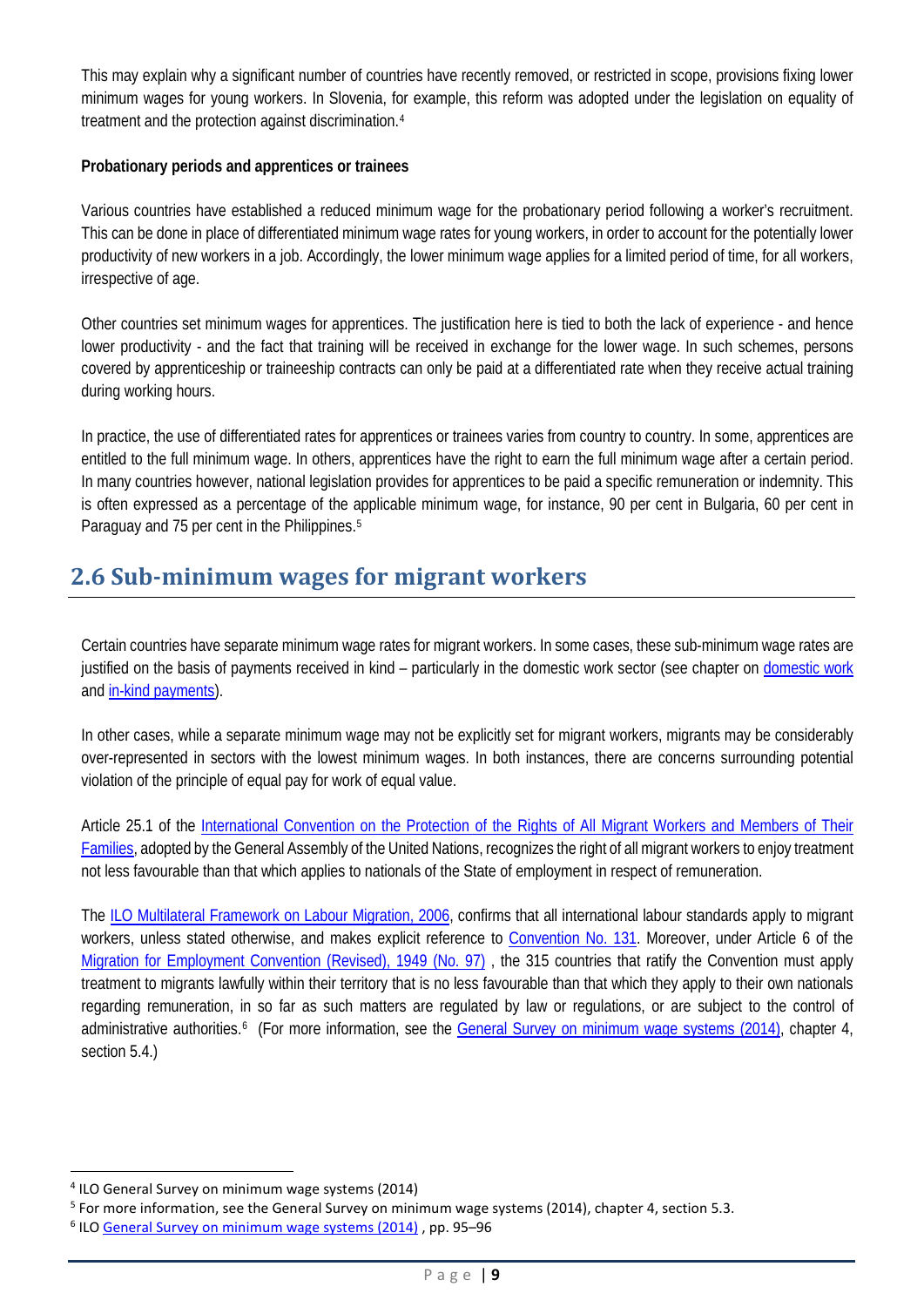People with disabilities make up an estimated one billion, or 15 per cent, of the world's population. About 80 per cent are of working age. People with disabilities, particularly women with disabilities, face enormous attitudinal, physical and informational barriers to equal opportunities in the world of work. Compared to non-disabled persons, they experience higher rates of unemployment and economic inactivity and are at greater risk of insufficient social protection.

### **Equal remuneration for work of equal value**

The principle of equality of opportunity and treatment for persons with disabilities and other workers is laid down in the ILO [Vocational Rehabilitation and Employment \(Disabled Persons\) Convention, 1983 \(No. 159\),](http://www.ilo.org/dyn/normlex/en/f?p=NORMLEXPUB:12100:0::NO::P12100_INSTRUMENT_ID:312304) and the [Vocational Rehabilitation](http://www.ilo.org/dyn/normlex/en/f?p=NORMLEXPUB:12100:0::NO:12100:P12100_INSTRUMENT_ID:312506:NO)  [and Employment \(Disabled Persons\) Recommendation, 1983 \(No. 168\).](http://www.ilo.org/dyn/normlex/en/f?p=NORMLEXPUB:12100:0::NO:12100:P12100_INSTRUMENT_ID:312506:NO) Paragraph 10 of Recommendation No. 168 provides that measures should be taken to promote employment opportunities for persons with disabilities which conform to the employment and salary standards applicable to the workers generally.

Furthermore, the [2006 United Nations Convention on the Rights of Persons with Disabilities](http://www.un.org/disabilities/convention/conventionfull.shtml) provides in Article 27 that States parties shall safeguard and promote the realization of the right of persons with disabilities to work. They shall take steps to protect the right of persons with disabilities to enjoy, on an equal basis with others, just and favourable conditions of work, including equal opportunities and equal remuneration for work of equal value.[7](#page-9-0)

### **Minimum wages, employment quotas and wage subsidies**

**Countries around the world are thus adopting anti-discrimination legislation that protects the rights of persons with disabilities to work. However, these anti-discrimination provisions do not necessarily ensure that minimum wages are always the same.**

In some countries, lower rates can be set for certain workers with disabilities. This is generally done with a view to promote the employment of workers with reduced productivity.

- In New Zealand, for example, employers can apply to a Labour Inspector for an exemption permit if the worker and employer both agree that there is a good reason why a worker should be paid less than the minimum wage. Labour Inspectors will issue a minimum wage exemption only if they think it is reasonable and appropriate to do so and the disability really prevents workers from earning the minimum wage.
- In the U.S., the law authorizes employers, after receiving a certificate from the Wage and Hour Division, to pay wages less than the Federal minimum wage to workers who have disabilities for the work being performed. The fact that a worker may have a disability is not in and of itself sufficient to warrant the payment of a subminimum wage if his or her productivity for the work is not reduced.

# **In other countries, lower minimum wages are considered a form of discrimination, and workers with disabilities are entitled to the same minimum wage.**

- In the U.K., for example, workers with disabilities have the right to the same national minimum wage.
- In France, lower wages for a same or similar position are sanctioned as a form of discrimination, and workers with disabilities are entitled to the national minimum wage. Workers with a disability can, however, register the extent of their reduced productivity, giving the employer the right to obtain a wage subsidy from the State. Enterprises with more than 20 workers in France are obliged to have at least 6 per cent of workers with disabilities among their staff.

 $\overline{a}$ 

<span id="page-9-0"></span><sup>&</sup>lt;sup>7</sup> Section adapted from the IL[O General Survey on minimum wage systems](http://www.ilo.org/ilc/ILCSessions/103/reports/reports-to-the-conference/WCMS_235287/lang--en/index.htm) (2014), pp. 97–98